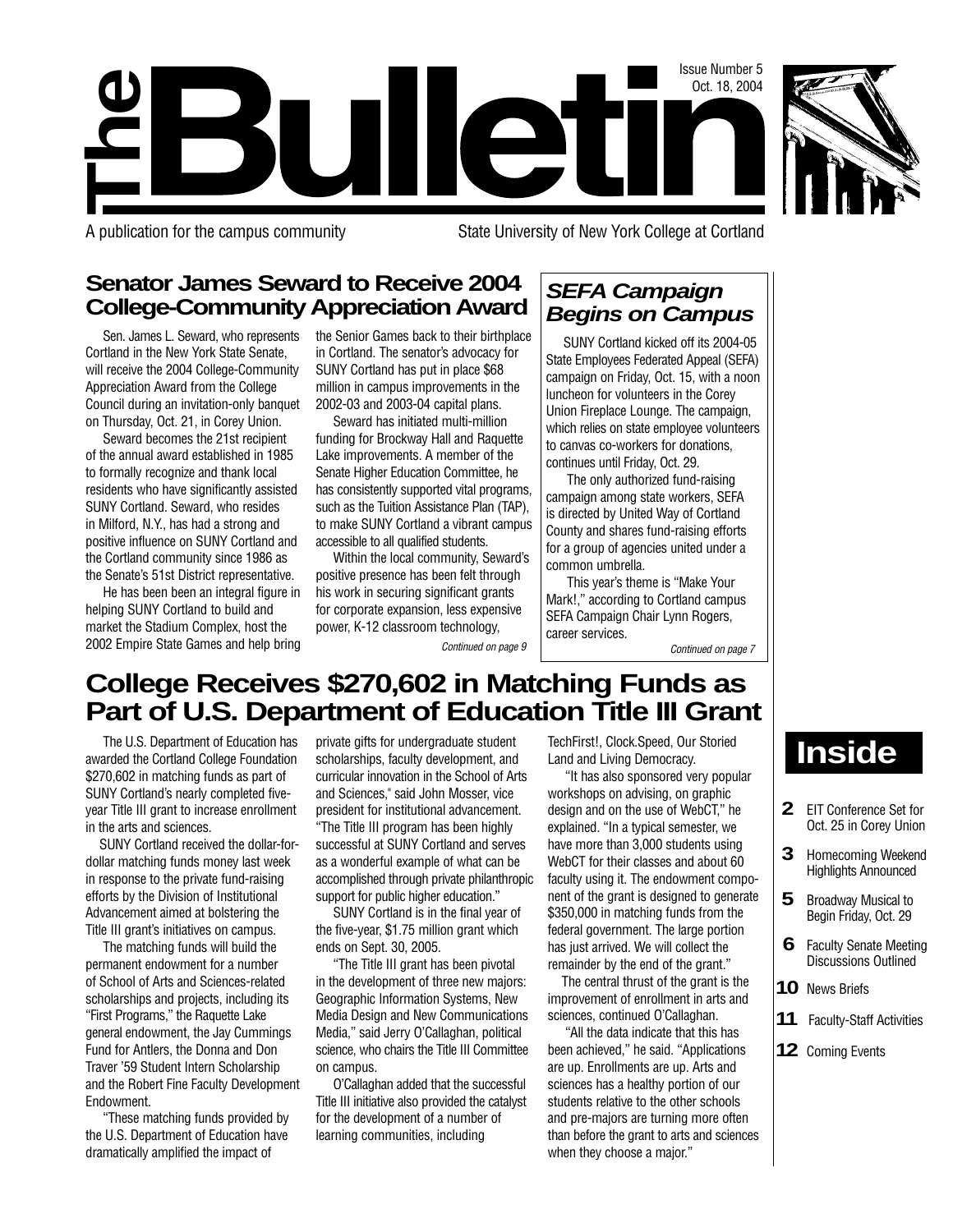## **County DA Candidate Forum Set for Oct. 21**

SUNY Cortland will host a "Conversation on the Cortland County District Attorney Race" on Thursday, Oct. 21.

The two candidates, District Attorney David Hartnett and Mark Suben, have been invited to participate in the public forum.

The event is scheduled for 7 p.m. in Brockway Hall Jacobus Lounge. Sponsored by the President's Office, the forum is free and open to the public.

"We hope to provide a neutral site where everyone can have an opportunity to have a discussion about what are the important issues in the community and where people stand on these issues and how they would move the community forward," said SUNY Cortland President Erik J. Bitterbaum. "Several individuals suggested to me that it would be helpful for the College to sponsor a forum here for the faculty, staff and our students who are registered to vote here in the community."

For more information, contact Robert Spitzer, political science, at ext. 4105.

## **Fall 2004 Bulletin Schedule**

| <i><b>Issue Date</b></i> |                | <b>Deadline</b>  |
|--------------------------|----------------|------------------|
|                          | <b>Monday</b>  | <b>Tuesday</b>   |
| #6                       | Nov. 1         | Oct. 26          |
| #7                       | <b>Nov. 15</b> | Nov. 9           |
| #8                       | Nov. 29        | Friday, Nov. 19* |
| #9                       | Dec. 13        | Dec. 7           |

**\* Due to the Thanksgiving holiday, the deadline for the Nov. 29 issue will be Friday, Nov. 19.**



The Bulletin is published by the Publications and Electronic Media Office at State University of New York College at Cortland and distributed to faculty, staff and students. The Bulletin contains official College announcements, news reports and notices of campus events. **Example 12**<br>
The Bulletin is published by the Publica<br>
Electronic Media Office at State Univers<br>
College at Cortland and distributed to fa<br>
students. The Bulletin contains official C<br>
ments, news reports and notices of ca

The Bulletin may be viewed online at www.cortland. edu/images/Bulletin.pdf.

Information for The Bulletin should be sent to The Publications and Electronic Media Office, Studio West, Room B-18, P.O. Box 2000, Cortland, N.Y. 13045.

The Bulletin will next be published Monday, Nov. 1. The deadline for copy for that issue is 4:30 p.m. on Tuesday, Oct. 26. Articles of more than 50 words should be submitted on a diskette in PC or Mac format

# **Student Teachers to Attend Oct. 25 Educators in Training Conference**

Students majoring in education programs who have completed the first of two student teaching experiences will attend the Educators In Training (EIT) conference from 7:45 a.m.- 3:15 p.m., on Monday, Oct. 25, in Corey Union.

Sponsored by the Center for Educational Exchange (CEE), this professional conference is free. SUNY faculty are encouraged to pre-register with the CEE by calling ext. 4704.

SUNY Cortland President Erik J. Bitterbaum will open the conference and welcome the 120 students to the teaching profession.

Various hour-long workshops will be presented by College faculty, staff and local educators. Topics include "Teaching in the World – Developing an Interna-tional Perspective," "Supporting Students with Challenging Behaviors," "Are You Ready to Teach?," "Strategies for Success in Your First Year of Teaching," "Creating Teaching Materials," "Incorporating the Internet into your Classroom" and "SUNY Cortland's Master of Arts in Literacy Education: All You Wanted to Know,"

All students will attend a panel discussion about the qualities administrators look for when hiring new teachers. Three presentations will be offered on practical classroom management techniques, the importance of the teaching profession, and Brain Gym® or educational kinesiology.

SUNY Cortland faculty and staff making presentations include: Louis Larson and John Shirley, career services; Janet Duncan, foundations and social advocacy; Virginia Dudgeon, childhood/ early childhood education; Bill Buxton and Michele Gonzalez, literacy; Bill Hopkins, psychology; Virginia Marty, Center for Educational Exchange; and graduate students Danielle Diekow and Melissa Young. Also Colin Balfour from the University of the Sunshine Coast, Australia and the SUNY Cortland students who recently student taught in Queensland, Australia, will participate. The students are Daniel Bozelli, Michael Bryant, Leigh Cole, Brad Ertl, Jennifer Harmatiuk, Tracy Kutz, Gabriel Lane and Tracy Waite.

Area educators who will present include: Cindy Christopher, Tully Central School District; Walter Doughty, Central Square School District; Larry King and Tom Turck, Homer Central School District; Thayer Miller, Marathon Central School; Lynn New, Cortland Enlarged City Schools; Bonnie Calzolaio, Karen Culotti, Amy Galimi, Bobbi Krout and Victoria Shephardson representing area New York State Teacher Centers. Elly Byrne, a family therapist in Oneida and Madison Counties, and Jan Fiore, a Brain Gym® practitioner, will also participate in the conference.

## **President Bitterbaum Will Lead CROP Walk Oct. 31**

The 2004 CROP Walk, a special fund-raiser to help the hungry, will begin at 1:30 p.m. on Oct. 31 at the Grace Episcopal Church on Court Street in downtown Cortland.

Walkers will be led by two grand marshals — SUNY Cortland President Erik Bitterbaum and CAPCO Executive Director Chris Farkas. Bitterbaum and Farkas will lead walkers for up to five miles on routes through the city.

Money raised during this event will be used by Church World Services (CWS) to support hungry people around the world. One quarter of the money raised in Cortland will be given directly to local agencies who feed the hungry, including Loaves and Fishes, Catholic Charities and the Salvation Army.

Over the past 15 years, CROP Walk programs have involved 4.2 million walkers and have raised more than \$208 million for long term development initiatives in more than 80 countries.

SUNY Cortland students and staff members helped make CROP Walk 2003 a record-breaking year. More than 275 local walkers raised in

excess of \$12,000. SUNY Cortland student groups from Phi Sigma Sigma, Alger Hall, DeGroat Hall, Smith Tower, Hayes Hall, Higgins Hall, Whitaker Hall, Roots and Shoots, Habitat for Humanity and the Psychology Club were represented at last year's walk.

For their superior support of the 2003 CROP Walk, Phi Sigma Sigma was presented with the inaugural "Reverend Donald Wilcox Civic Engagement Award." Wilcox has been a longtime advocate for hunger programming and has been a driving force behind volunteer and Habitat for Humanity initiatives on campus. The annual award, supported by the Student Government Association and the Cortland Student Volunteer Project, is presented to a campus organization demonstrating outstanding participation in the fight against poverty and hunger.

To learn more about participating in this year's CROP Walk, or for additional information about other volunteer opportunities, contact John Shirley, career services, at ext. 4715.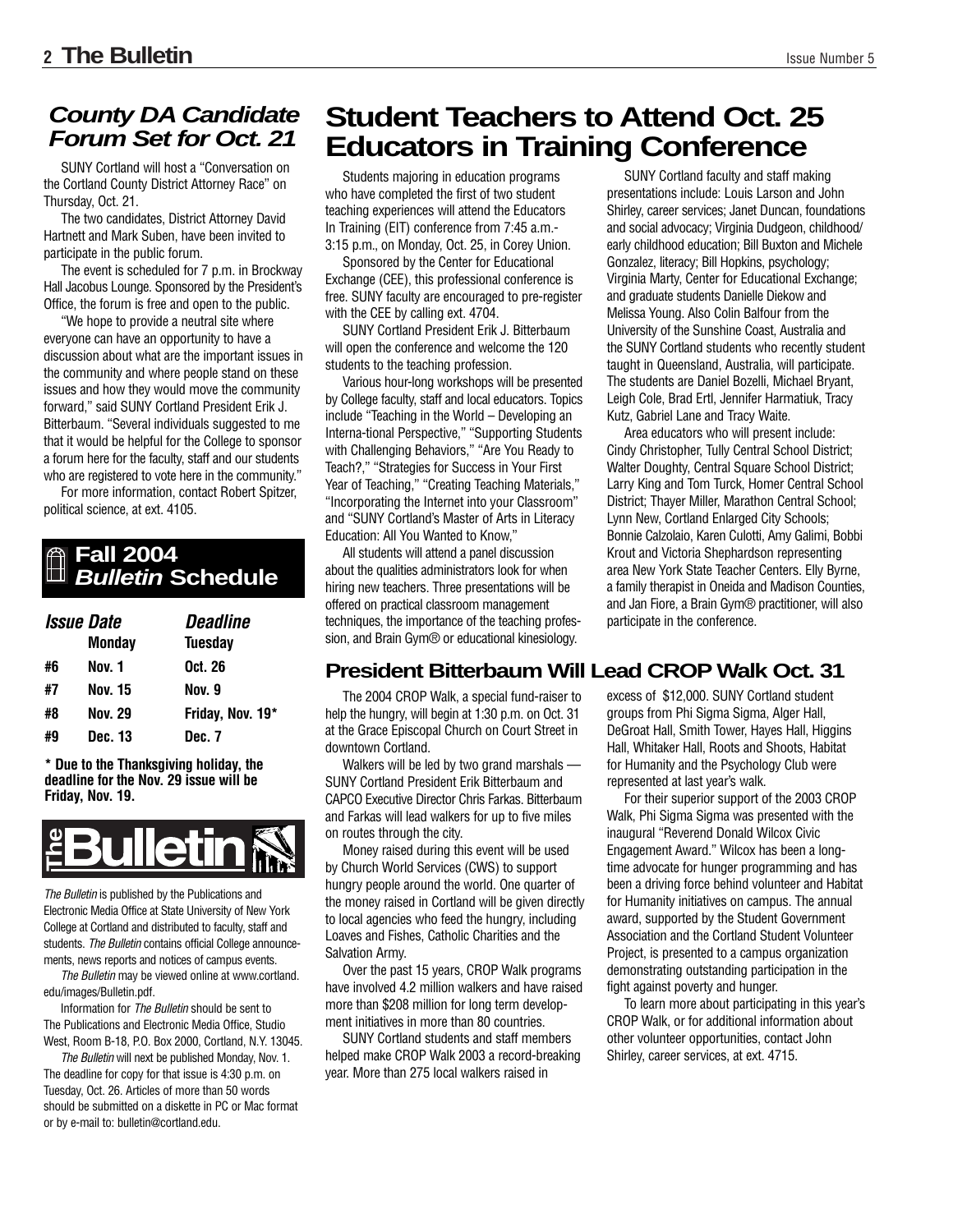

# **Homecoming/Community Weekend Begins Oct. 21**

Homecoming/Community Weekend 2004 takes place Oct. 21-23 and will feature the Cortland C-Club Hall of Fame inductions, a comedy performance, a football game against William Patterson College of New Jersey, and more.

On Thursday, a lip sync contest will take place at 8 p.m. in Old Main Brown Auditorium. That evening, Sen. James Seward will be honored as the 2004 College-Community Appreciation Award recipient at an invitationonly banquet in Corey Union.

On Friday, the Homecoming parade will start at 6 p.m. on the Water Street access road. A pep rally and Dragon Olympics will follow at 7 p.m. in the Stadium Complex.

Comedian Retta will perform at 8 p.m. on Friday in Corey Union Exhibition Lounge. The event is sponsored by the Student Activities Board.

On Saturday, the C-Club hosts a Hall of Fame Day beginning with registration from 8:30 a.m.- 1:30 p.m. in the Hall of Fame Room. Coffee and donuts will be served there until 10 a.m. Participants who wish to take a tour of the Stadium Complex should meet at 9 a.m. at the Carl "Chugger" Davis Building.

Cortland plays William Paterson University of New Jersey in football starting at 1 p.m. on the Stadium Complex field. SUNY Cortland students, faculty and staff with an I.D. will be admitted free. Reserved section seating tickets are \$8, general admission are \$6, other college students with I.D., high school students and children are \$5.

A Hall of Fame reception and social hour, by invitation only, will begin at 5:30 p.m. in the Corey Union Function Room. The C-Club will induct seven new members into its Hall of Fame

# **Education and Psychology Scholar Will Discuss 'No Child Left Behind' on Oct. 21**

Gerald Coles of Ithaca, N.Y., a researcher and writer on educational and psychological issues, will discuss "The Impact of No Child Left Behind (NCLB)" on Thursday, Oct. 21.

The lecture begins at noon in Brockway Hall Jacobus Lounge. The talk is part of a series titled "Education Policy Issues," organized by the Political Science Department.

Coles, who was presented with a 2002 SUNY Buffalo Distinguished Alumnus Award, has researched and written independently since 1997.

He is working on a new book titled What Brain Research Reveals About Learning to Read. Coles has written books including Reading the Naked Truth: Literacy, Legislation and Lies (2003), Misreading Reading: The Bad Science That Hurts Children (2000), Reading Lessons: The Debate Over Literacy (1998) and The Learning Mystique: A Critical Look at Learning Disabilities. (1987).

A frequent keynote speaker at professional conferences, Coles has been honored with an American School Board Association Award. His book Misreading Reading was described in a London Times book review as one of the most important books on literacy in the past 10 years. His text, Reading Lessons, was strongly recommended by Publishers Weekly for all academic and public libraries. The Learning Mystique received a favorable, full-page review in the New York Times Book Review. In a subsequent edition, the book was listed in "Editors' Choices."

The Institute of Scientific Information identified Coles' 1978 Harvard Educational Review paper on learning disabilities as a "Citation Classic."

Coles has been a professor from 1994-1997 with the University of Rochester's Warner Graduate School of Education and Human Development, where he taught courses on learning disabilities, cognition and learning, and literacy.

From 1972-94, he was on the faculty of the University of Medicine and Dentistry of New Jersey and the Robert Wood Johnson Medical School, formerly Rutgers Medical School. He served as a professor of clinical psychiatry in the Department of Psychiatry from 1981-94 and coordinated the specialized instruction program for the Community Mental Health Center. He has a doctorate in the psychological and social foundations of education, a master of education in reading education and a bachelor's degree in psychology from SUNY Buffalo.

Coles is a member of the American Psychological Association, American Psychological Society, American Educational Research Association, International Reading Association and the American Educational Research Association.

The series is sponsored by the Political Science Department, the Center for Multicultural and Gender Studies, the Political Science Club and the Campus Artist and Lecture Series Grant.

For more information, contact Mary McGuire, political science, ext. 4806.

during the 36th Annual Hall of Fame Banquet at 6:30 p.m. in the Corey Union Function Room.

Wrapping up Homecoming Weekend, a spirit trophy for the best Homecoming parade float will be awarded and a Homecoming king and queen will be announced at 7:30 p.m. Saturday on the Corey Union steps. Afterwards, fun and entertaining activities are scheduled inside Corey Union.

For more information or assistance, contact the Campus Activities and Corey Union Office at ext. 2321.

## **'Why Reputation Matters' To Be Presented Oct. 25**

Michael G. Paul, a 1990 SUNY Cortland graduate who heads a leading boutique public relations and reputation management firm based in New York City, will discuss "From Kobe Bryant to Bill Clinton: Why Reputation Matters" on Monday, Oct. 25.

The lecture begins at 7 p.m. in the Corey Union Function Room. Co-sponsored by the President's Office and the Political Science Department, the event is free and open to the public.

He will discuss the importance of reputation management and give specific examples involving Bill Clinton, Kobe Bryant, Michael Jackson, Martha Stewart and Enron, WorldCom and Tyco executives. He will address the reputation problems in general and will also speak in several classes on campus.

"A reputation for both an organization and an individual is built with bricks and mortar and is built over a lifetime," Paul said. "The bricks and mortar of reputation management include truth, humility, accountability, transparency, active listening, ethical decision-making and a strong moral compass, which equal character, credibility and an excellent reputation."

Paul founded and is president and senior counselor of MGP & Associates Public Relations, a 10-year-old company that serves top sports, entertainment, corporate, government, non-profit and entertainment clients. In the political arena, MGP provides strategic counsel to both Republicans and Democrats. A leading expert on reputation management and strategic communications, he appears often on network television and is writing a book on reputation management.

Paul has been interviewed on reputation management and corporate communications by national and international media organizations,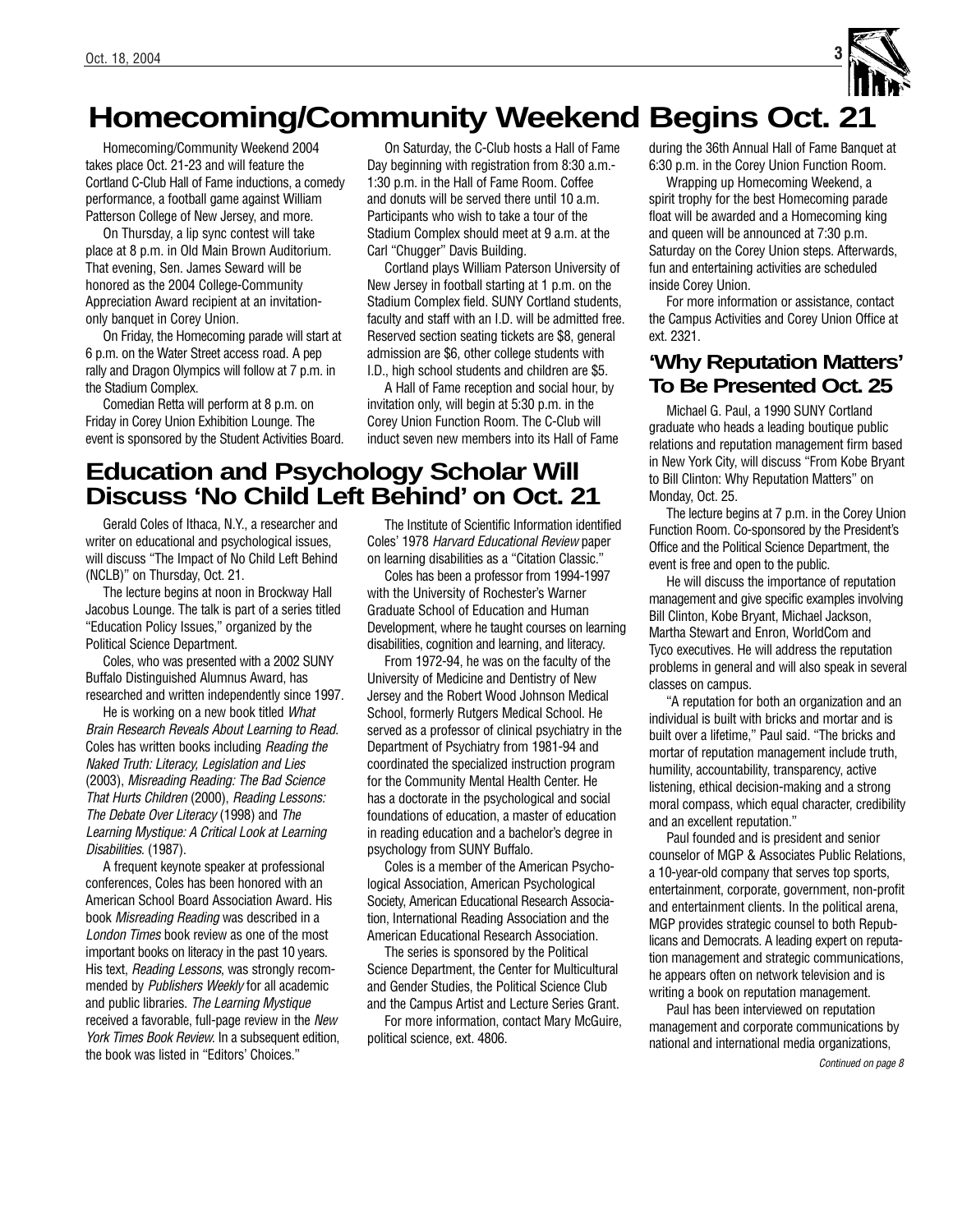# **John Dattilo to Deliver Metcalf Lecture At 54th Annual Recreation Conference**

John Dattilo, professor and chair of the Department of Recreation, Park and Tourism Management at Pennsylvania State University, will deliver the prestigious Metcalf Endowment Lecture at this year's 54th annual SUNY Cortland Recreation Conference Nov. 4-5.

Dattilo has been awarded for his research examining the effects of interventions designed to enhance self-determination of people with disabilities relative to their leisure participation. He will discuss "Creating Connections as an Enlightened Professional" at 1:15 p.m. on Friday, Nov. 5, in the Corey Union Function Room. The lecture is free and open to the public.

"Creating Connections" is the theme of the two-day gathering, the nation's oldest continuous collegiate-sponsored recreation education conference. Sponsored by the College's Recreation and Leisure Studies Department, the conference receives additional support for its Metcalf Lecture from the Metcalf Endowment and the Campus Artist and Lecture Series.

Registration begins at 7:30 a.m. on both Thursday and Friday in Corey Union. The fee is \$60 for professionals and \$15 for students for both days; \$45 for professionals and \$10 for students to attend Thursday only; and \$50 for professionals and \$10 for students to attend Friday only. The registration fee includes meals. Additional information may be obtained by calling ext. 4939 or online at www.cortland.edu/rec, where the brochure and registration form may be viewed or printed.

The conference will offer more than 47 educational sessions and practical workshops on recreation management, therapeutic recreation, outdoor recreation, programming and youth development. More than 400 recreation professionals and college recreation majors are expected to participate in the conference. Topics will include adaptive ski program, white water rafting in New York State, alternate financing options for programs, services and special events, camp fire skits and songs, marketing and promoting an outdoor program, and how to make money on a special event.

Cortland alumni presenting at this year's conference include: Steve Busch '80, Edean Casey '78, Bruce Condi '98, Janet Connolly '94, Jon Cooley '75, Kelly Diamond '96, Jeff Dickinson '85, '96, Tom Fuchs '83, '87,

Elena Geonie '80, Tom Goodale '61, Rhonda Jacobs '01, Carolyn Kelly '02, John LaRue '89, Laurie Penney McGee '99, Patrick Mercer '03, Tom Murray '89, Shauna Parkinson '04, Peggy Payne '64, Norm Pure '83, '93, James Raulli '87, Jen Schubert '01, Kristy Sullivan '92, '03, Trish Triffo '00, Teresa Tucker '03, Gordie Wilson '77 and William Zimmerman '76.

The event is planned and directed by SUNY Cortland recreation and leisure studies majors in the Special Events Planning class, taught by Department Chair Lynn Anderson. The students and the committees they chair include: Jessica Krueger of Naples, N.Y., registration and tracking, treasurer/budget and program coordinator; Rachel LeMarre of Rensselaer, N.Y., conference coordinator, program design and printing, social services, internal services and special speakers; Amy Maltese of New Rochelle, N.Y., conference coordinator, public relations, marketing, exhibits, internship fair and volunteer coordinator; and Nicole Matyas of Buffalo, N.Y., public relations and marketing, registration and tracking, and treasurer/budget.

Dattilo, the keynote speaker, was awarded the G. Lawrence Rarick Research Award by the National Council for Physical Education and Recreation for People with Disabilities.

He teaches courses on leisure for people with disabilities, therapeutic recreation and leisure education. He is author of eight books, including Inclusive Leisure Services: Responding to the Rights of People with Disabilities (2nd edition), Facilitation Techniques in Therapeutic Recreation, Leisure Education Program Planning: A Systematic Approach (2nd edition), and Leisure Education Specific Programs. He is co-author of Conceptual Foundations for Therapeutic Recreation and Behavior Modification in Therapeutic Recreation. He has written 20 book chapters, 90 articles and obtained funding for research projects totaling approximately \$2.5 million.

He was also honored with the Professional Research Award by the National Therapeutic Recreation Society; and the University of Georgia (UGA) College of Education Aderhold Distinguished Professor Award for Excellence in Teaching, Research and Service. Dattilo is a member of the Academy of Leisure Sciences and the World Leisure and Recreation Association International Centre of Excellence.

# **Goofs and Goblets Planned for Oct. 26**

The annual Goofs and Goblets career dinner program will be presented from 6-8:30 p.m. on Tuesday, Oct. 26, in Corey Union Caleion Room.

During Goofs and Goblets, students learn to navigate a formal meal while talking about careers with representatives from a variety of fields. All majors and class years are welcome.

Participants will be served an outstanding meal, hosted by SUNY Cortland graduate Mark Westfield '78, Operations Director of Food and Beverage at the Westchester Country Club. The program will incorporate career networking and dining etiquette in a fun and humorous way.

Faculty or staff members who would like to sponsor one or more students are cordially invited to attend the program as guests of the Alumni Association. Participation is on a space-available basis for sponsors.

Advanced reservations are required by Oct. 22. Students may register in the Career Services Office in Van Hoesen Hall, Room B-5. The subsidized cost to students is \$15, payable via meal card, cash or check. A limited number of scholarships are available on a first-come, firstserved basis.

Faculty or staff members interested in either sponsoring students or making a reservation to attend, or both, should contact Lynn Rogers at ext. 2224 or by e-mail at lynnr@em.cortland.edu. Sponsors must confirm student attendance and register students with the Career Services Office.

The event is sponsored by the Alumni Association, the Career Services Office and a grant from Auxiliary Services Corporation.

#### **Library Hours**   $\mathbb{H}$

*Fall Break Hours*

Monday, Oct. 18 8 a.m.-4 p.m. Tuesday, Oct. 19 8 a.m.-10 p.m.

#### *Regular Hours Scheduled Through Nov. 7*

| <b>Main Library</b>                | <b>Late Night Reading</b><br><b>Room Only</b> |
|------------------------------------|-----------------------------------------------|
| Monday-Thursday<br>$7.45 - 1$ a.m. |                                               |
| Friday<br>7:45 а.т.-6 р.т.         | 6-10 p.m.                                     |
| Saturday<br>11 a.m.-6 p.m.         | 6-10 p.m.                                     |
| Sunday<br>$10 a.m.-1 a.m.$         |                                               |

For more information, call ext. 2590, send an e-mail to library@cortland.edu or visit the Library Web site at http://library.cortland.edu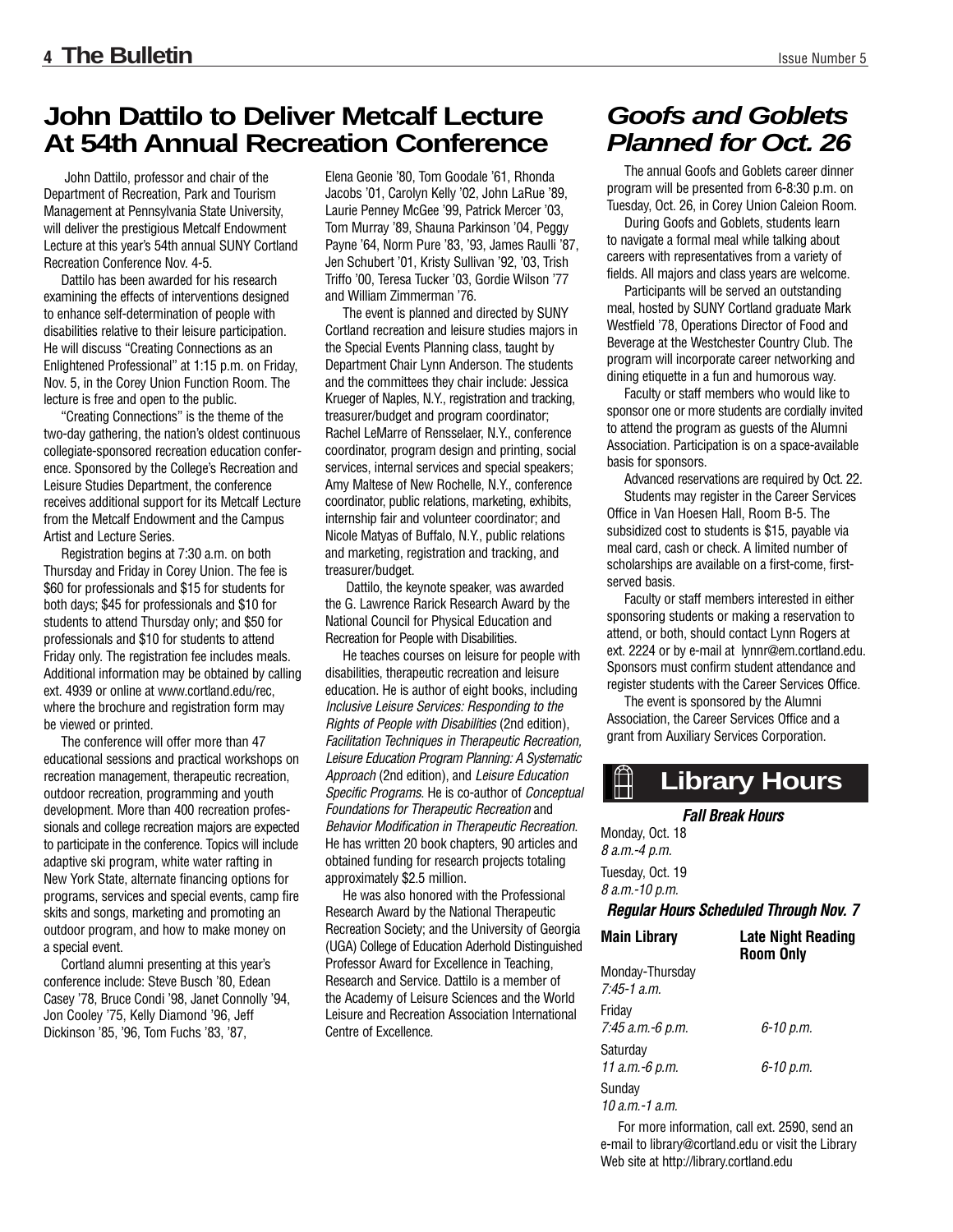# **Sondheim Broadway Musical Will Be Produced on Campus Beginning Oct. 29**

The Performing Arts Department will present "Merrily We Roll Along," the innovative Broadway musical by composer-lyricist Stephen Sondheim, for six performances beginning on Oct. 29 in the Dowd Fine Arts Theatre.

Performances are scheduled for 8 p.m. on Friday and Saturday nights, Oct. 29-30 and Nov. 5-6. Sunday matinees will be held at 2 p.m. on Oct. 31 and Nov. 7.

Tickets are \$7 for all students, \$12 for SUNY faculty, staff and senior citizens, and \$14 for the general public. Tickets are on sale at Jodi's Hallmark Shop on Main Street, and will be available at the door.

The adventurous theatre piece follows the lives of three artists who face various compromises in life and love. What makes the musical unique is that the story is told in reverse, beginning in the 1980s and traveling back in time to the 1950s when the three friends were optimistic about the world and their own futures.

The vibrant score by Sondheim is considered one of his finest, a lively selection of songs that reflect the different sounds and attitudes in American culture during the 30 years explored. George Furth wrote the acerbic book that fluctuates between satiric comedy and sobering honesty. "Merrily We Roll Along" was considered too unusual for most tastes when it was first presented on Broadway in 1981 and it was not successful, but over the years the musical has enjoyed

hundreds of revivals in America and England and is today considered one of Sondheim's boldest and most intriguing works.

The SUNY Cortland production of "Merrily We Roll Along" features a cast of 20 students and community members and will use projections and video in depicting the play's different eras. The production is directed and choreographed by Kevin Halpin, with musical direction by David Neal, scenic design by Howard Lindh, and lights, sound and video by Joel Pape, all of performing arts. Costumes are by Chuck Ragsdale, guest costume designer from New York City.

For more information about the production, contact Tom Hischak at ext. 4206.

In conjunction with the Saturday, Nov. 6, performance, a dinner theatre package is being offered by the Center for Educational Exchange (CEE). Theatre Professor Thomas Hischak will discuss "Broadway's Lovable Losers" as part of a discussion, dinner and theatre performance of "Merrily We Roll Along." The program will run from 5-10 p.m. in the Corey Union Fireplace Lounge and the Dowd Fine Arts Theatre.

Admission to the dinner theatre is \$42 per person and includes the discussion, dinner and a prime location ticket to the show. To register, contact the CEE at ext. 4214. All registrations after Oct. 22 must be made by phone with a credit card.

## **Activist Presents 'Art Across Borders' Oct. 29**

Art curator and arts activist Meg Novak will discuss "Art Across Borders" at noon on Friday, Oct. 29 in Old Main, third floor mezzanine.

Novak is a self-taught artist who has spent the past several years promoting and developing community involvement in the arts. She is dedicated to the idea of art as an effective means of raising awareness and affecting artist communities.

In 2000, she founded WomenCreate!, a women's artist collective in the Twin Cities, as a way to address the lack of interaction and cooperation among women artists. WomenCreate! serves as a resource for women artists to network and find opportunities to show their work in and around Minneapolis, Minn.

In 2001, Novak founded the Babylon Art and Cultural Center, a non-profit, collectively run gallery and performance space. In addition to administrative functioning responsibilities, she curates visual art shows for the Babylon and has been influential in community outreach to Arab immigrants and other under-represented communities in Minneapolis.

During the summer of 2002, Novak launched Art Across Borders with the idea of using art as a way to create dialogue between people that have been denied the opportunity of an intercultural dialogue. Traveling first to Iraq and then to Palestine, she met and worked with artists to bring their works back to the U.S. for exhibition.

Currently, Novak is organizing an artists' delegation to Iraq and Palestine for the spring of 2005. She is also coordinating an artists' caravan to travel to Chiapas, Mexico, in the fall of 2005 to participate in an international mural project there.

Through Art Across Borders and the Babylon Art and Cultural Center, Novak continues to work to create opportunities for artists, both locally and internationally, to use their work as a means of raising cultural and political awareness. She emphasizes building a network of artists who directly connect their work with social activism.

For more information, contact Cecile Lawrence at lawrencec@cortland.edu

This event is sponsored by the Center for Multicultural and Gender Studies and Women's Studies.

## **Authors to Share Iraq Experiences on Oct. 21**

Writer and editor Maura Stephens and her husband George Sapio '95, who visited Iraq before and after the U.S. invasion, will speak about humanitarian situations there at 7 p.m. on Thursday, Oct. 21.

Their talk, titled "How Can They Stand It? What Everyday Iraqis and U.S. Soldiers Are Facing," will be held in Corey Union Fireplace Lounge.

The couple visited Iraq in February 2003 and again during the summer, on humanitarian and information-gathering missions. Together they published a book, Collateral Damage, of photos and text from their pre-invasion trip.

Sapio's photography has been seen in various venues, including a recent exhibition at See Spot Gallery on the Ithaca Commons. Stephens has written on Iraq for Salon.com and Bookpress, among other publications. They speak about their Iraq experiences and have made numerous media appearances and presentations at universities, schools, churches, civic organizations, political rallies and meetings.

Stephens spent 19 years at Newsweek and Newsweek International magazines in various capacities, from researcher/reporter to general editor in the international editions. She is now editor of *Ithaca College Quarterly* magazine and writes and edits for other publications. An actor, she also works for peace, social justice and environmental causes. She is a member of the national Iraq Speakers Bureau and the editorial adviser to Education for Peace in Iraq Center, a Washington, D.C.-based non-profit organization dedicated to advocacy for the people of Iraq.

Copies of Collateral Damage will be available at the presentation.

For more information on Stephens, Sapio and Iraq, visit www.gsapio.com. For more information about the event, contact Cecile Lawrence at lawrencec@cortland.edu. This event is sponsored by the Center for Multicultural and Gender Studies.

## **Panel Will Address Bush Economic Policies**

The Economics Department will hold a panel discussion to assess George W. Bush's economic policies during his first term of office.

The panel will be held at 7 p.m. on Wednesday, Oct. 20, in Old Main Brown Auditorium.

Titled "Assessing George W. Bush's First Term: Cortland Economists Weigh In," the event is free and open to the public.

Topics and participants, all from the Economics Department, are as follows:

- Taxes Deborah Spencer
- The Deficit Alan Haight
- Job Creation Howard Botwinick
- Immigration German Zarate
- The Environment Lisi Krall

For more information, contact Botwinick at ext. 2435.

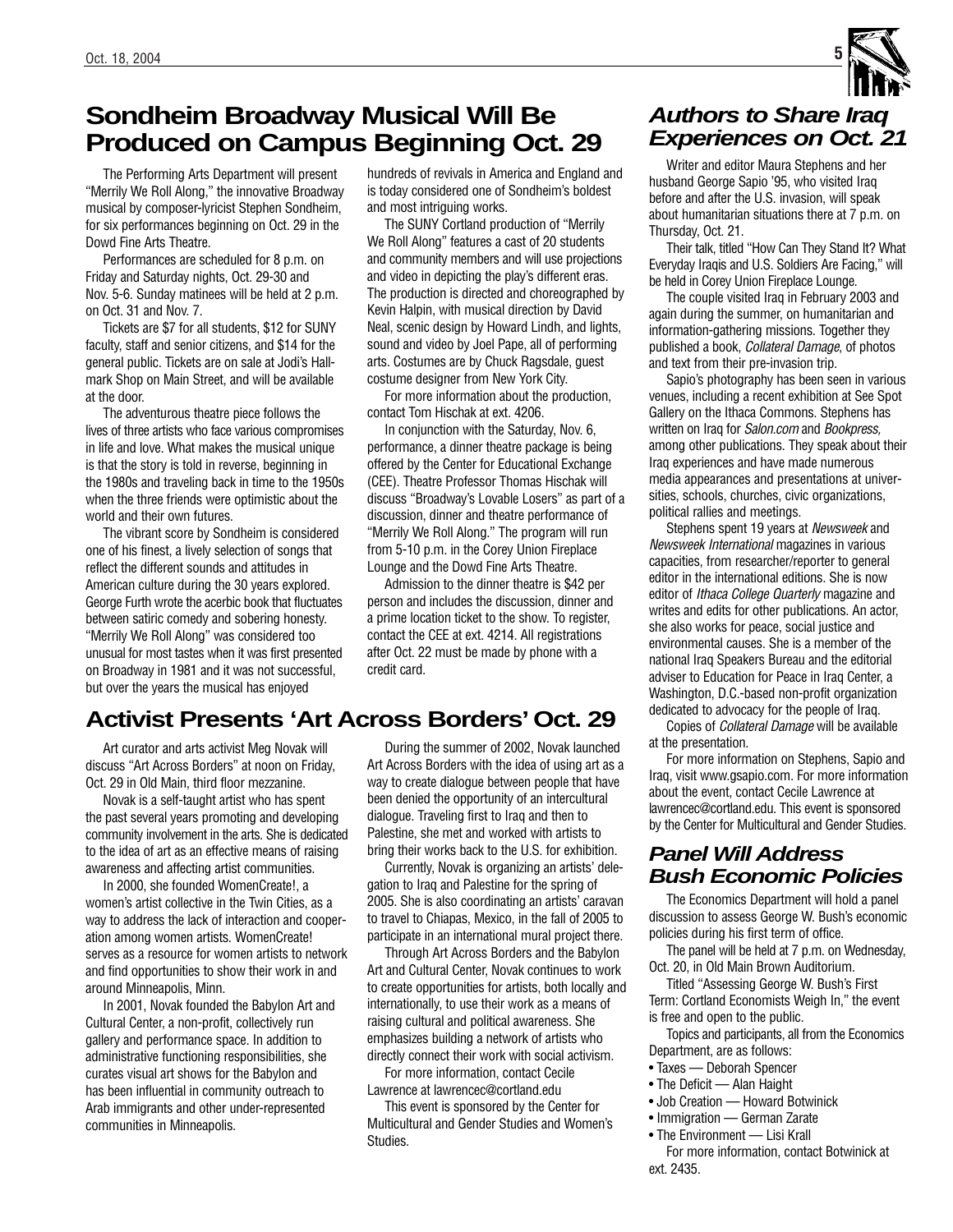## **Student Senate Request to Be Informed on Proposed Fees Granted Faculty Senate**

The Faculty Senate unanimously endorsed an amended version of a Student Senate resolution requiring that students be informed before the College implements any proposed non-academic course-related student fee increases and that sincere efforts be made to freeze on-campus laundry fees.

The vote took place during the Faculty Senate meeting on Oct. 5 in Corey Union Fireplace Lounge. Two weeks earlier, Student Government Association (SGA) President Danielle Vegas presented the motion to the Faculty Senate while expressing the SGA's displeasure with a recent mix-up over a 15-cent hike in the on-campus laundry costs that was approved by the President's Cabinet.

Vegas explained that the Cortland College Alumni Association, which oversees laundry operations at SUNY Cortland, had been charging students 20 cents, or an extra five cents, per load. The Student Senate wanted an immediate reimbursement.

John Mosser, vice president for institutional advancement, oversees the Alumni Affairs Office and apologized for any inconvenience the mistake may have caused some students. He attributed it to a miscommunication between the Alumni Board, ASC and MacGray, the company that provides and services the laundry machines and dryers.

"There was no malice on the part of the Alumni Association," explained Mosser, who learned from ASC after the Senate meeting that students overcharged for laundry have been identified by their swipe cards and will have their accounts credited for the amount they overpaid.

Vegas, in a prepared statement distributed on Oct. 5, asked for a change in laundry operations on campus.

"SGA recognizes that the Alumni Association is vital to the College community in that it maintains connections with alumni, who frequently contact current students with internship opportunities and scholarship donations," stated Vegas.

"However, we reiterate that SGA does not feel that the Alumni Association can adequately administer their typical duties, as well as provide the best laundry service possible. Thus, we extend our utmost support for the Alumni Association, as well as the SUNY Cortland administration, to actively seek out an organization that can run the operation successfully."

The Faculty Senate did not address the Alumni Association's ownership and operation of the laundry service. Senators also did not question the first component of the motion requesting a sincere effort to freeze laundry prices. A lengthy discussion, however, did ensue on the part of the Student Senate's motion insisting that it be "consulted" before any future student fee increase. Some Faculty Senators felt the wording to be too general.

The Senate approved an amendment by Joseph Governali, health, to replace "consulted" with "informed." Meanwhile, Senator Lynn Anderson, recreation and leisure studies, worried that she would become bogged down in bureaucratic red tape if she had to have every courserelated fee increase, many which are dictated by external economic factors, run past the Student Senate for its approval.

Elizabeth Davis-Russell, provost and vice president for academic affairs, explained that some fees, such as tuition, are mandated by SUNY and that students already have input on other fees, such as technology and athletics. Mosser said that establishing laundry fees is similar to ASC setting the price for soda purchased in on-campus soda machines.

"Students are not required to use them but they are available if they do elect to use them," he said.

To modify the scope of the original motion, Student Senator David Kirschner suggested and the full Senate approved that "academic courserelated fees proposed by the SUNY Cortland administration" would be excluded from those to be shared beforehand with the Student Senate.

#### **Restructuring the Senate**

In other action, Senator Governali reported the results of a recent faculty and staff survey regarding the restructuring of the Faculty Senate and the failed attempt last year to come up with

## **Period Actress from Colonial Williamsburg Will Offer Teacher Workshop on Oct. 20**

Darci Tucker, a character interpreter from Colonial Williamsburg, will present a teacher workshop on Wednesday, Oct. 20.

Titled "Acting Up — Teacher Workshop on Character Interpretation in the Classroom," the presentation begins at 4:30 p.m. in the Corey Union Exhibition Lounge. The event is free and open to the public.

"Character interpretation is portraying another person for educational purposes," Tucker explains. "This extremely engaging teaching method allows students to feel like they have met someone from another time or place."

Tucker will demonstrate how to portray a character from history. Her favorite portrayals are Deborah Sampson, a female who masqueraded as a plan that met campus approval. The survey response rate was very low. He suggested that a new committee be formed to again address the concern.

Professional Staff Senator Kevin Pristash, Corey Union, said "a fair amount of discussion needs to take place before the Senate can proceed" on this issue. "Right now, we have so many different opinions as to who are our constituents," he continued.

Pristash explained the arts and sciences faculty, with the largest number of faculty of any school, believe it is the faculty, while education and professional studies, who have more FTE's would maintain that it's the students who are the constituents and that their schools should have greater representation on the Senate.

"That's the crux of the issue," he said. "How do we define who are our constituents? Faculty or students?"

Senator John Cottone, exercise science and sport studies, proposed that a new ad hoc committee be formed to look at the issue of reorganization and that the Committee on Committees be charged with forming that group. Following an approved amendment by Senator Joseph Rayle, foundations and social advocacy, to have that ad hoc committee make a recommendation to the Faculty Senate, the revised motion was unanimously endorsed by the full Senate.

a male and actually fought in the American Revolution for two years before her true identity was discovered, and Amelia Earhart, the famous 20th century female aviator.

Tucker has taught history in museums and classrooms across the country for more than 17 years. A graduate of UCLA, she trains educators to use storytelling and character interpretation as teaching tools at George Washington's Mount Vernon residence and for the Los Angeles County Office of Education.

Her presentation is sponsored by the Education Club, Campus Artist and Lecture Series and Otselic Valley School.

For more information, contact Karen Hempson, childhood/early childhood education, at ext. 4209.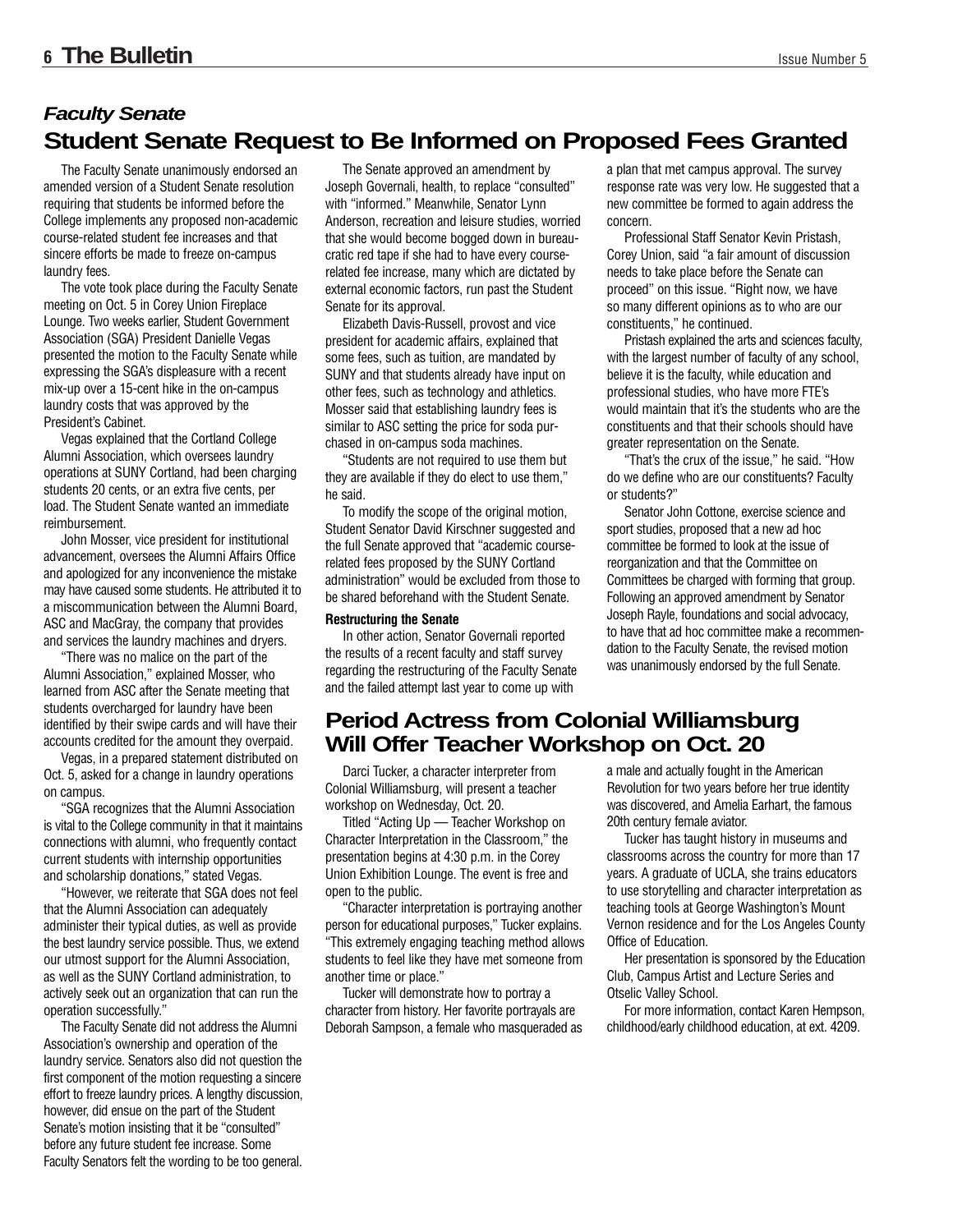# **African American Gospel Music Festival On Nov. 7 Will Feature Five Guest Choirs**

The African American Gospel Music Festival will be held on Sunday, Nov. 7.

The festival, hosted by the SUNY Cortland Gospel Choir, will run from 4-6:30 p.m. in Old Main Brown Auditorium. Admission is free and open to the public. A reception will follow the concert.

Guest choirs this year include the SUNY Albany Angelic Voices of Praise, SUNY Oswego Gospel Choir, Syracuse University's Black Celestial Choral Ensemble, Ithaca College Amani Singers and the SUNY Oswego Gospel Choir.

Directing Cortland's Gospel Choir will be Robert Brown, African American Studies. Brown has a Bachelor of Science in Music Education from the SUNY Potsdam Crane School of Music and a Master of Science in Music Education from Syracuse University. He taught music at the Shea Middle School in Syracuse from 1996-2003. He also founded and directed the Shea Middle School Gospel Choir, which took first place at both the Music Showcase Festival at Hershey Park, Pa., in April 2002 and the Music Showcase Festival at Darien Lake, N.Y., in May 2003. He currently teaches at Blodgett Elementary School in Syracuse.

Choir musicians are Andy Rudy on keyboard, Reginald Siegler on bass guitar and Todd Trotman, percussionist.

Selections by the SUNY Cortland Gospel Choir will be: "I Will Bless The Lord" and "I Need You to Survive," by Hezekiah Walker; "Because of These Things" by New Divine Destiny; "The Best Is Yet to Come" and "I Never Seen The Righteous," by Donald Lawrence; and "Total Praise," by Richard Smallwood.

The SUNY Albany Angelic Voices of Praise are making their first appearance at the festival. Ithaca and Buffalo are returning after several years. Seth Asumah, political science, and coordinator for African American Studies, will extend the welcome on behalf of the College. Rev. Janet A. Hansen, Pastor of the Christ Presbyterian Church, will present the invocation. There will be activities to raise support for the Gospel Choir Scholarship Fund.

Choir officers this year are Howara Markao, president, from Callicoon, N.Y.; Marcos Abad, treasurer, a freshman from Bronx, N.Y.; Kimberly Card, vice president, a senior from Elmira, N.Y. ;

Rose Graham, secretary, a sophomore from Central Islip, N.Y.

The festival is sponsored by the African American Studies Program. The choir is also supported by the Center for Multicultural and Gender Studies and the Multicultural Life Office. The choir is funded by the Mandatory Student Activity Fee and a grant from the Auxiliary Services Corporation.

For more information, contact Samuel L. Kelley at ext. 4104, by e-mail at kelleys@cortland.edu. or visit the Web site at http://web.cortland.edu/ gospelchoir.

## **SEFA Campaign Continues Through Oct. 29**

#### Continued from page 1

"This year's campaign goal is \$46,000," Rogers said, "Last year, our campaign raised more than \$42,000. If each employee gave just \$1 a week, we could raise more than \$48,000. Please consider increasing your pledge and make your mark on your community."

For the 2004-05 campaign, the College will offer incentives for employees who give to the SEFA campaign. At the end of the campaign, a drawing for four prizes will take place. First prize is a guaranteed parking space on campus in the parking lot closest to the winner's building. To enter, an employee must pledge at least \$104 for the 2004-05 campaign. Three Auxiliary Services Corporation (ASC) gift cards for \$25 each will be given as second prize. To enter, an employee must pledge at least \$25 for the 2004-05 campaign.

SEFA campaigns are also being conducted at the State Department of Labor, the Department of Environmental Conservation, the Department of Transportation and the State Police. Decisions are made locally on which agencies are included and how funds are distributed. The community-based SEFA committee is composed of representatives from state agencies and managers of human service agencies. Pledging takes place just once a year. Many employees donate through payroll deduction.

# **Graduate School Day Scheduled for Oct. 25**

The Career Services Office will hold a Graduate School Day from 11 a.m.-2 p.m. on Monday, Oct. 25, in the Corey Union corridors.

More than 50 graduate schools have pre-registered to participate. The schools were selected from a graduate survey of institutions at which SUNY Cortland students are enrolled.

Faculty are asked to mention this event to all juniors and seniors.

For more information on Graduate School Day or to learn more about the graduate school processes, contact the Career Services Office at ext. 4715 or visit their office in Van Hoesen Hall, Room B-5.

Participants can choose to have their gifts shared among different organizations within the county where they work, used in another county of their choice, or designated for individual local, state, independent or international organizations. Local examples of such agencies include the United Way, ARC of Cortland County, American Red Cross, Boy Scouts, Girl Scouts, Catholic Charities, Cortland Area Child Care Council, Family Counseling Services, Lime Hollow Nature Center, Mental Health Association, Salvation Army, Franziska Racker Centers (special children's center), United Service Organization, YMCA and YWCA.

Sharon Todd, recreation and leisure studies, is this year's campus campaign vice-chair. Local members of the Cortland County SEFA Committee include: Tarla Arnold, New York State Department of Transportation; Cindy Eberhart, federated campaign coordinator for the United Way for Cortland County; Gary Evans, human resources; Steve Lundberg, physical plant; Laurie Klotz, academic computing services; Teresa Phelps, New York State Department of Environmental Conservation; SEFA Committee Chair Antoinette Tiburzi, enrollment management/ physical education emerita; and Melinda VanEtten, counseling center.

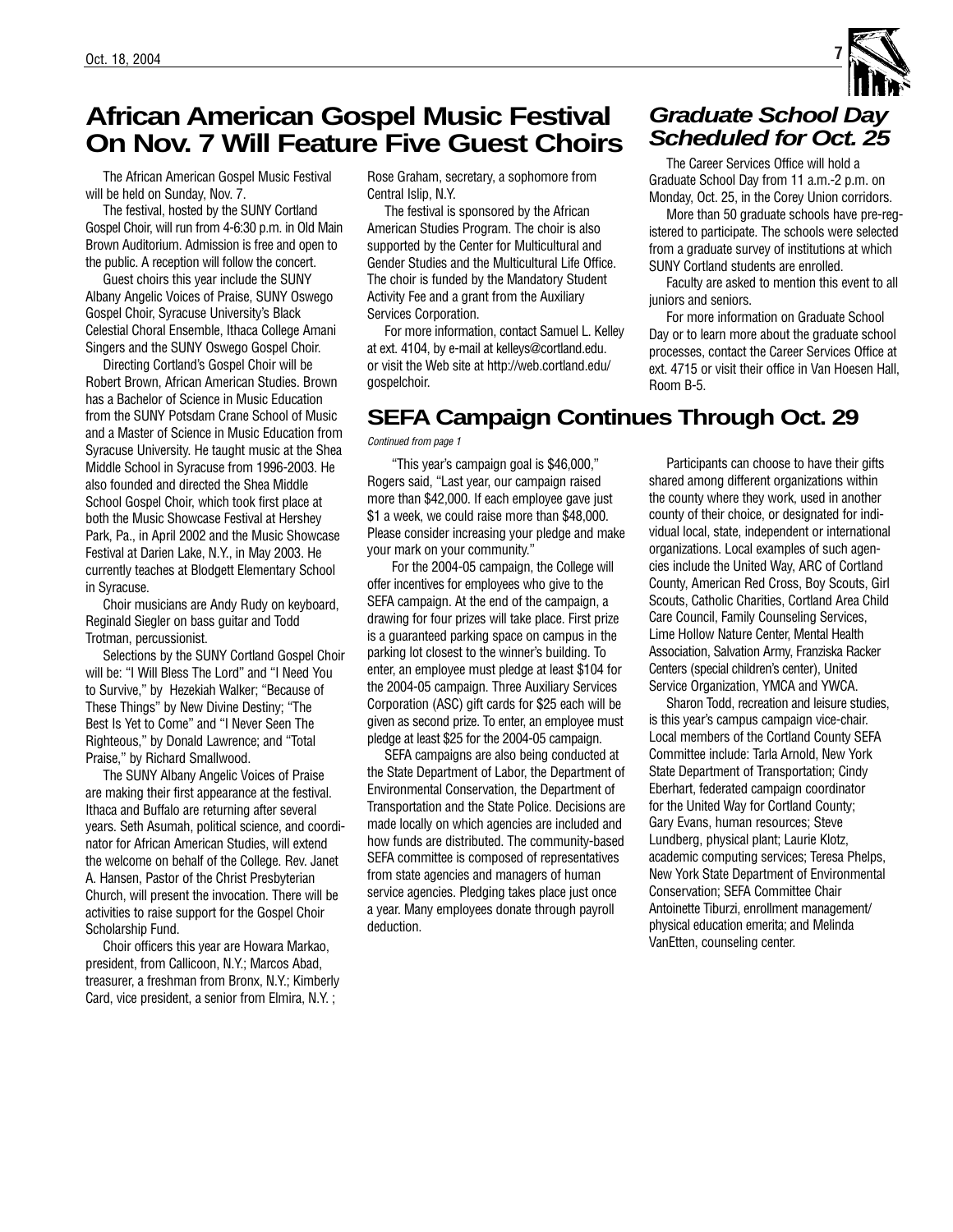## **Public Relations Pro to Discuss 'Reputation'**

#### Continued from page 3

including Fox News Channel, CNN, MSNBC, ABC, CBS, Court TV, ESPN, AP, Reuters, the New York Times, the Wall Street Journal, and National Public Radio. His expert opinion has been published in numerous newspapers, national magazines and professional journals.

In 1998-99, Paul took a leave of absence from MGP to serve in the administration of former New York City Mayor Rudy Giuliani as executive vice president of communications, marketing and advertising for the New York City Economic Development Corporation. Paul focused on helping to retain and attract businesses in New York City.

Before founding MGP, he was global managing director of business strategy and marketing communications for MCI Systemhouse, MCI's computer systems integration, information technology and outsourcing division. Previously, he was vice president and senior counselor of Hill & Knowlton's New York Public Affairs Group and a senior associate at Burson-Marsteller in the firm's Aviator Management Training Program, where he founded and directed the multicultural task force at Burson-Marsteller. While with the firm, he developed and implemented numerous strategic public relations programs for Fortune 500 clients and also worked with several professional athletes and entertainers offering counsel in reputation management, media relations and sponsorship retention.

Before entering public relations consulting, Paul was an aide to former U.S. Senator Alfonse D'Amato in both Washington, D.C. and New York City, working on foreign affairs, economic development and defense issues. An expert in opposition research, he served as deputy research director of D'Amato's successful 1992 re-election campaign. He began his professional career as an aide to Assemblyman Vincent Leibell and

Sen. Nick Spano, two Republicans in the New York State Legislature.

Paul was a non-traditional student who returned to SUNY Cortland as a 24-year-old sophomore, after having worked in the entertainment industry on the West Coast for four years. He earned a Bachelor of Arts in Political Science and Public Policy from SUNY Cortland and a Master of Public Administration with a concentration in International Management from Columbia University's School of International and Public Affairs. He received two distinguished fellowships for study at Columbia: the Woodrow Wilson Foundation Fellowship in International and Public Policy and the Patricia Harris Fellowship in Public Policy.

He is a member of the Publicity Club of New York and the International Association of Business Communicators. He also is a board member of PR News, a leading weekly PR publication, as well as several charitable and non-profit organizations including the NYC Olympic Bid Committee (NYC2012) and the Soap Box Coalition, a national voter-registration organization for young Americans.

A former adjunct professor at several universities in New York, he has taught crisis communications and reputation management, government and nonprofit communications, public and international affairs, and work-team dynamics and business communications.

Paul speaks nationally on the importance of reputation management and ethical communications for both organizations and individuals. He also offers pro-bono PR services to several charitable and nonprofit organizations.

He and his wife, Jody, reside in New York City. They are very active in their local church and in the New York community.

## **Weekly Student Group Meetings Announced**

The following meetings are held weekly throughout the semester unless otherwise noted:

#### **Monday**

#### **Hillel**

Corey Union, Room 305, 6 p.m.

#### **Black Student Union**

Corey Union Voice Office, 7 p.m.

**Student Government Association Senate** Corey Union Fireplace Lounge, 7 p.m.

**AIDS Prevention Awareness Club (APAC)** Corey Union, Rooms 301-303, 8 p.m.

**Cortland Exceptionality Interest Club (CEIC)** Corey Union, Room 209, 8 p.m.

**Society of Professional Journalists** Corey Union, Rooms 305-306, 8 p.m.

#### **Tuesday**

#### **Circle K**

Corey Union, Rooms 305-306, 6 p.m.

**La Familia Latina** Corey Union, Voice Office, 6 p.m.

**New York Public Interest Research Group**  *(NYPIRG)*

Corey Union, Room 215, 6 p.m.

**College Republicans** Corey Union, Room 209, 7 p.m.

#### **Wednesday**

**Asian Pacific Student Union (APSU)** Corey Union, Voice Office, 7 p.m.

**Student Activities Board** Corey Union, Rooms 305-306, 7 p.m.

#### **Young Democrats**

Corey Union, Room 209, 7 p.m.

**B.A.S.I.C.**  Corey Union Fireplace Lounge, 8 p.m.

#### **Thursday**

#### **Women of Color**

Corey Union Voice Office, 6 p.m.

**Political Science Association** Corey Union, Rooms 301-03, 6 p.m.

**Rainbow Alliance** Corey Union, Room 304, 7 p.m.

#### **WSUC-FM Radio**

Brockway Hall Jacobus Lounge, 7:30 p.m.

Student groups are encouraged to submit information about their regular meetings, including dates, times and locations, to bulletin@cortland.edu.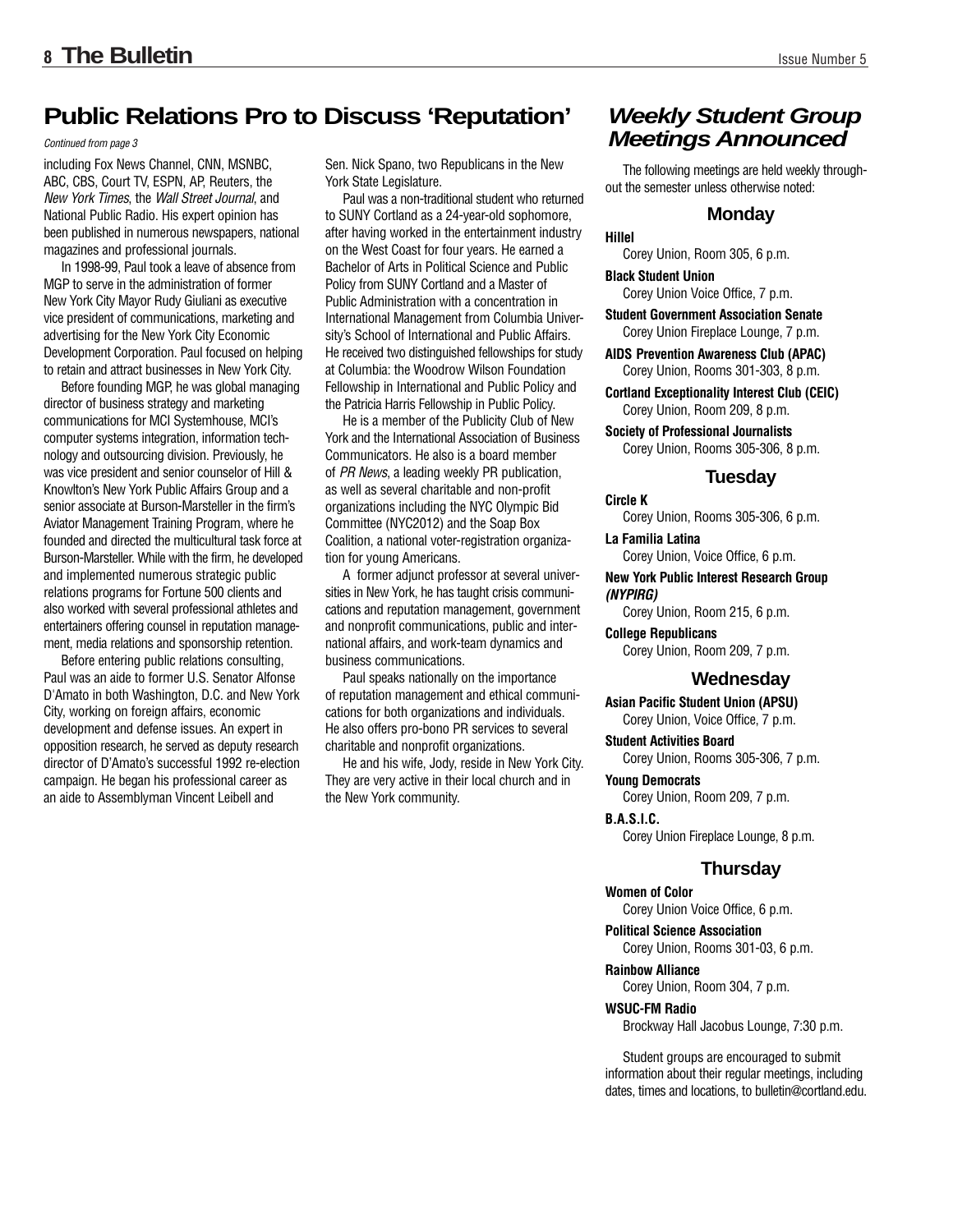# **Open Recreation Schedule Posted**

### **Park Center Basketball Gym D-305**

| Monday             | $8-11$ p.m.    |
|--------------------|----------------|
| Tuesdav            | $8-11$ p.m.    |
| Wednesday/Thursday | $6-11$ p.m.    |
| Friday             | $6-10$ p.m.    |
| Saturday           | 9 a.m.-10 p.m. |
| Sunday             | Noon-11 p.m.   |

## **Park Center Racquetball/Squash/**

### **Table Tennis/Pro-Star Fitness Circuit**

| Monday-Friday   | $6:30-8$ a.m. and<br>11 $a.m.-1 p.m.$ |
|-----------------|---------------------------------------|
| Monday-Thursday | $4 - 11$ p.m.                         |
| Fridav          | $4-10$ p.m.                           |
| Saturday        | $9 a.m.-10 p.m.$                      |
| Sunday          | Noon-11 p.m.                          |
|                 |                                       |

### **Park Center Pool**

| Tuesday/Thursday/Friday | $6:30-9:30$ p.m. |
|-------------------------|------------------|
| Saturday/Sunday         | 3-9 p.m.         |

## **Field House**

Monday-Friday (through Oct. 8) 4 p.m.-11 p.m. Sunday-Thursday 7 p.m.-11 p.m.

#### **Moffett Pool**

| Monday-Friday |  |
|---------------|--|
|---------------|--|

Monday/Wednesday 7:30-10:30 p.m.

#### **Moffett Gym**

| Monday-Thursday |  |
|-----------------|--|
| Friday          |  |
| Saturday        |  |
| Sunday          |  |

 $3-11$  p.m.  $3-10$  p.m. Noon-6 p.m. Noon-11 p.m.

 $6:30-8$  a.m. and 11 a.m.-1 p.m.

### **Equipment Check-Out**

| Monday-Thursday | $4 - 11$ p.m.    |
|-----------------|------------------|
| Fridav          | $4 - 10$ p.m.    |
| Saturdav        | $9$ a.m.-10 p.m. |
| Sundav          | Noon-11 p.m.     |

### **\*Tomik Fitness Facilities**

| $6$ a.m.-10 p.m. |
|------------------|
| 9 a.m.-10 p.m.   |
| 9 a.m.-11 p.m.   |
|                  |

#### **\*Woods Fitness Facilities**

| Monday-Friday   | $6:30-8:30$ a.m.  |
|-----------------|-------------------|
| Monday-Thursday | 11 $a.m.-11 p.m.$ |
| Fridav          | 11 $a.m.-10 p.m.$ |
| Saturday        | $9$ a.m.-10 p.m.  |
| Sunday          | Noon-11 p.m.      |

\*Faculty/staff and their families must purchase a semester pass or daily pass to use these facilities. Students must present their SUNY Cortland photo I.D. cards. Fitness facilities are not available to Club Rec members.

All open recreation hours are subject to change. For more information, call ext. 4960.

#### **Park Center Ice Arena**

| Monday-Thursday                  | 11 a.m.-12 p.m.                                                                       |
|----------------------------------|---------------------------------------------------------------------------------------|
| Monday-Friday                    | Noon-1 p.m.<br>(pick-up hockey)                                                       |
| Tuesday and Thursday<br>Saturday | 7 p.m.-8:45 p.m.<br>11 p.m.-1 $a.m.$<br>(special events TBA)                          |
| Sundav                           | 1 p.m.- $3$ p.m. and<br>$3:30$ p.m.- $5:30$ p.m.<br>8-10 p.m.<br>(special events TBA) |

There is a \$4 admission fee for skating. Skate rentals are available for \$2. For more information call ext. 4961.

# **Coming Events**

Continued from page 12

#### **Friday, Oct. 29**

#### **SEFA Campaign concludes.**

**Speaker:** "Art Across Borders" by curator and activist Meg Novak, Old Main, third floor mezzanine, noon.

**Vietnam War Film Series:** "Hamburger Hill," Sperry Center, Room 126, 4 p.m.

**\$ Musical:** Stephen Sondheim's "Merrily We Roll Along" performed by the SUNY Masquers, Dowd Fine Arts Theatre, 8 p.m.

## **Saturday, Oct. 30**

**\$ Musical:** Stephen Sondheim's "Merrily We Roll Along" performed by the SUNY Masquers, Dowd Fine Arts Theatre, 8 p.m.

## **Sunday, Oct. 31**

**2004 CROP Walk:** Grace Episcopal Church on Court Street in downtown Cortland, 1:30 p.m.

**\$ Musical:** Stephen Sondheim's "Merrily We Roll Along" performed by the SUNY Masquers, Dowd Fine Arts Theatre, 2 p.m.

**\$ Halloween Ice Skating 'Spook'tacular:** Free skate rentals to those wearing a costume, Ice Arena, 8-10 p.m.

# **Sen. Seward to Receive Appreciation Award**

#### Continued from page 1

battling juvenile delinquency and helping to make the J.M. McDonald Sports Complex a reality.

An Otsego County native, Seward attended Oneonta Public Schools and graduated from Hartwick College with a bachelor's degree in political science. He also studied at the Nelson Rockefeller Institute of SUNY Albany. In 1999, Hartwick College honored Seward with an honorary Doctor of Laws degree.

He served on the legislative staffs of Assemblymen Donald Mitchell and Peter Dokuchitz, and Senators Charles D. Cook and L. S. "Steve" Riford.

Elected in 1986 to the Senate, he was immediately appointed chair of the Senate Energy and Telecommunications Committee, where he developed a reputation as a skilled negotiator and effective spokesman on statewide energy issues. He was co-chair of Gov. Pataki's transition team on the proposed state assumption of the Long Island Lighting Company.

Seward, who maintains an office in Cortland, chairs the Senate Majority Task Force on Volunteer Emergency Services. In 1999, he was appointed chair of the Senate Standing Committee on

Insurance and has been fighting to increase the availability of health insurance for the uninsured and reduce pressure on health insurance costs.

Over the years, he has won new state commitments to tax relief, economic development, education, and the state's paid and voluntary fire departments, including an expanded revolving loan fund for fire equipment purchases and free SUNY tuition for active volunteer firefighters. He is the author of the "Power for Jobs" law, which is responsible for saving and creating thousands of jobs in New York.

In the wake of 9/11, Seward was named to head a special Senate panel to review the condition of state and local emergency preparedness and to make recommendations to the full Senate.

The former Milford town justice is active in his community as a director of Wilber National Bank and a trustee of Glimmerglass Opera. He serves on the Board of Directors for Pathfinder Village, a home for children with Down Syndrome, and the Catskill Symphony.

He and his wife, Cindy, have two children.

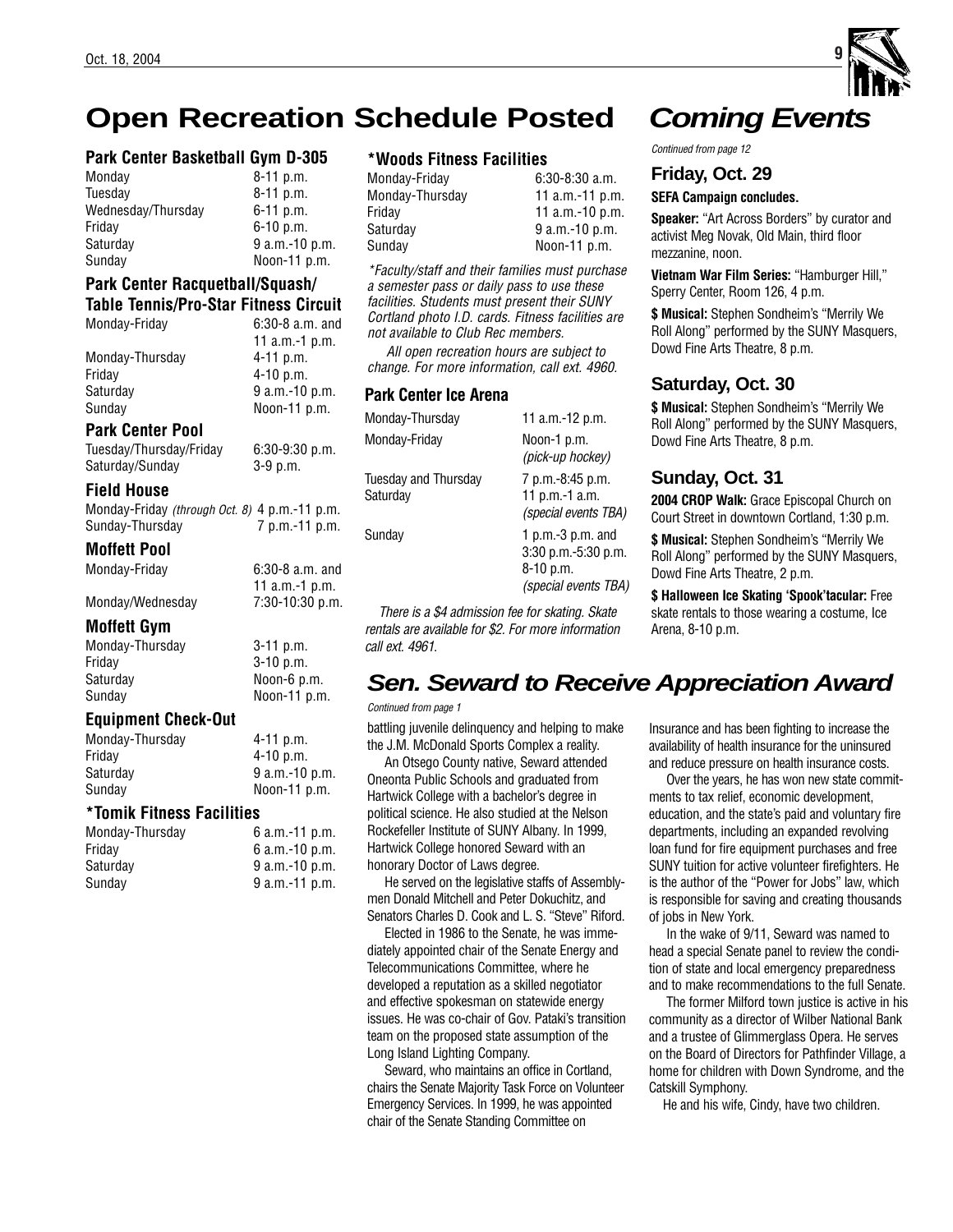# **News Briefs**

## **Historical Political Comparisons Will Be Offered at Sipher Lecture**

The third annual Sipher Lecture in American History will be held at 7:30 p.m. on Tuesday, Oct. 26 in Brockway Hall Jacobus Lounge. Sponsored by the History Department, the talk isfree and open to the public. Refreshments will be provided.

Michael McGerr, professor of history from Indiana University and the author of A Fierce Discontent: The Rise and Fall of the Progressive Movement in America, 1870-1920, will speak on "The Great Work of Reconstruction: Progressive Reformers and American Liberalism."

His talk will highlight a period of fierce political mobilization in the early 20th century by contrasting our own period of voter apathy and disaffection with political events.

The lecture is named in honor of Emeritus

Distinguished Professor of History Roger Sipher. For more information, contact Kevin B. Sheets, history, at ext. 2060.

# **To Be Discussed at Oct. 29 Lecture**

Journalist David Wallis will speak on "Self-Censorship in the Internet Age," at 3:30 p.m. on Friday, Oct. 29, in the Corey Union Exhibition Lounge. The talk is free and open to the campus community.

Wallis will address issues of the FCC, the news media and the election campaigns. The critically acclaimed journalist specializes in interviewing business and political leaders, such as Vaclav Havel, Jimmy Carter, Gerald Ford and Lee Iacocca.

Wallis, who contributes to The New York Times Magazine, The Washington Post and the Times of London, is the editor of Killed: Great Journalism Too Hot To Print. (Nation Books) which Publishers Weekly called "a provocative compilation for journalism students and fun reading for leftist intellectuals."

Wallis' visit is sponsored by NeoVox, the Cultural and Intellectual Climate Committee, and by Campus Artists and Lecture Series.

For more information, contact NeoVox Project Director Lorraine Berry at ext. 2483.

## **Graduate Students Will Present at Reading Association Conference**

Five SUNY Cortland graduate students will present at the New York State Reading Association Conference in Saratoga Springs, N.Y. on Thursday, Nov. 4. The students will make their presentation at 4:30 p.m. on Thursday and attend the conference on Friday, Nov. 5. Graduate Studies is sponsoring their attendance.

Lori Hollenbeck, Stacy Kelsey and Melanie Rao are in the Literacy Education Master's Program and Donna Connery and Hannah Olshan are in the M.A.T. Program in earth science and biology respectively. All students have taken graduate classes in the Literacy Department with Assistant Professor Maureen Boyd, who is mentoring them.

Their presentation, "Exploiting the Potential of Literature," focuses on ways teachers can select literature as a stimulus for math, science, health and resource room content and discusses ways to teach literature that can promote lifelong readers.

For more information, contact Boyd at ext. 2458.

## **Seminar on Bog Turtles Planned**

SUNY Oswego Professor of Biology Peter Rosenbaum will present a seminar titled "Conservation and Genetics of the Bog Turtle" at 7 p.m. on Wednesday, Oct. 27, in Bowers Hall, Room 109. The presentation is free and open to the public.

Bog Turtles are small — adults growing to little more than four inches — and exist in scattered populations from Georgia to New York. Because of habitat loss and degradation, pollution and harvesting by the pet trade, they are listed as an endangered species in New York State and are recognized as a threatened species by the U.S. Fish and Wildlife Service. Despite this protection, some continue to be collected illegally and their habitats are still being degraded.

Rosenbaum leads the fight to protect habitats for this and other turtle species in Central New York.

The program is sponsored by the Biology Club and is a Student Government Association event supported by the Mandatory Activity Fee.

For more information, contact Larry Klotz, **Self-Censorship in the Internet Age** Ext. 2433. **Self-Censorship in the Internet Age** cortland.edu.

# **Sports Schedule**

*Capital Letters Denote Home Games*

#### **Wednesday, Oct. 20**

MEN'S SOCCER vs. Oswego, 3 p.m. Women's Soccer at Oswego, 3 p.m.

#### **Friday, Oct. 22**

FIELD HOCKEY vs. Wilkes (PA), 4 p.m. MEN'S ICE HOCKEY vs. Buffalo St., 7:30 p.m. SUNYAC Challenge; Potsdam vs. Fredonia at 4 p.m.

Women's Volleyball — SUNYAC East Round Robin, TBA (at Oneonta)

## **Saturday, Oct. 23**

FOOTBALL vs. William Paterson (NJ), 1 p.m.

WOMEN'S SOCCER vs. Rochester, 3 p.m.

MEN'S ICE HOCKEY vs. Potsdam, 7:30 p.m. SUNYAC Challenge; Buffalo St. vs. Fredonia at 4 p.m.

Men's Soccer at Scranton (PA), 3 p.m. Men's/Women's Cross Country — SUNYAC

Championships, TBA (at Brockport)

Women's Volleyball — SUNYAC East Round Robin, TBA (at Oneonta)

Women's Golf at McDaniel (MD) Tournament, TBA

### **Sunday, Oct. 24**

Men's Soccer at Wilkes (PA), 1 p.m. Women's Golf at McDaniel (MD) Tournament, TBA

### **Tuesday, Oct. 26**

WOMEN'S VOLLEYBALL vs. Geneseo, 7 p.m.

#### **Wednesday, Oct. 27**

FIELD HOCKEY vs. St. Lawrence, 4 p.m.

## **Friday, Oct. 29**

Men's Ice Hockey vs. Neumann (PA), 4 p.m. Lebanon Valley (PA) Tournament

#### **Saturday, Oct. 30**

MEN'S SOCCER vs. Elmira, 7 p.m. WOMEN'S VOLLEYBALL — NYSWCAA

Tournament, TBA

Football at Western Connecticut St., 1 p.m.

Men's Ice Hockey vs. Lebanon Valley (PA) or Brockport, 4 or 7 p.m. Lebanon Valley (PA) **Tournament** 

Men's/Women's Swimming and Diving at Oswego Relays, TBA

#### **Sunday, Oct. 31**

WOMEN'S VOLLEYBALL — NYSWCAA Tournament, TBA Field Hockey at The College of New Jersey, 12 p.m. WOMEN'S ICE HOCKEY vs. Mississauga Jr. Chiefs (exhibition), 1 p.m.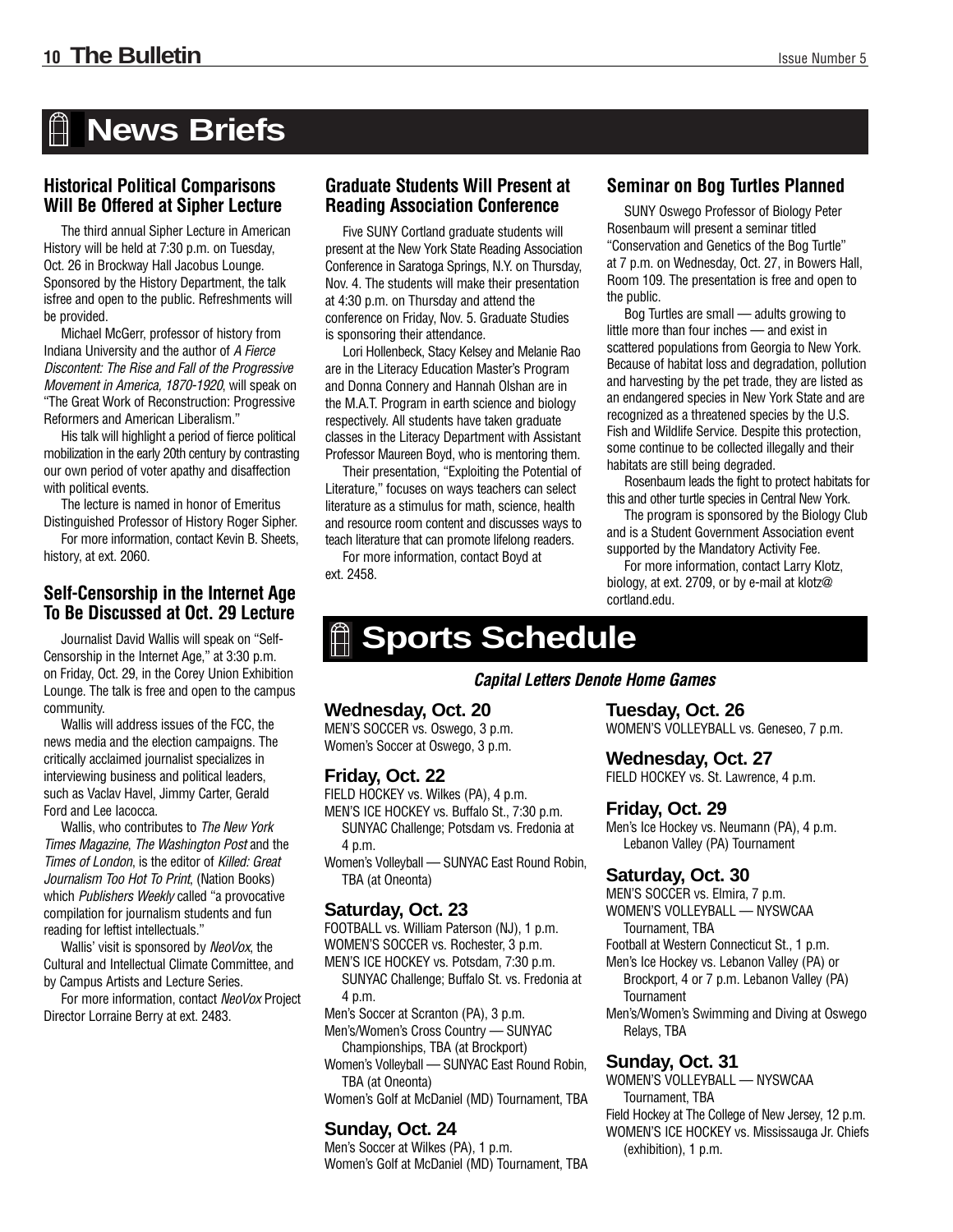

# **Faculty-Staff Activities**

**T. D. Fitzgerald**, biological sciences, is the coauthor of two papers: "Trail Marking and Processionary Behavior of the Larvae of the Weevil Phelypera Distigma (Coleoptera: Curculionidae)," published in the Journal of Insect Behavior and "Social Behavior of the Larvae of the Neotropical Processionary Weevil Phelypera Distigma (Boheman) (Coleoptera: Curculionidae: Hyperinae)" published in the Journal Ethology. Other co-authors of both papers are former Cortland student, **James Costa '85**, now a professor of biology at Western Carolina University and Daniel Janzen of the University of Pennsylvania. **Michael Turna '03**, now a graduate student in biology at Binghamton University, is a co-author of the first paper. These studies, reporting the first known instance of processionary behavior in a beetle, were conducted at biological field stations located in Santa Rosa National Park, Costa Rica and Chamela, Mexico, during the summers of 2002 and 2003. A photographic overview of these studies, including video clips of processionary behavior, is available at http://facultyweb.cortland.edu/~fitzgerald/

**Sam Kelley**, communication studies, had a reading of his play, "A Hero For McBride," presented on Sept. 8 at the Theatres of Science: Crossovers and Confluences conference held at the University of Glamorgan in Pontypridd, Wales. McBride examines the impact of Young Onset Parkinson's on a suburban soccer mom family. Kelley has also been informed that his play, "Thruway Diaries," was among seven plays to receive honorable mention in the "The Pen is a Mighty Sword Competition." The international competition is sponsored by the Virtual Theatre Project. A monetary award of \$100 is awarded for plays receiving honorable mention. "Thruway Diaries" will have its professional premiere at the Jubilee Theatre in Fort Worth, Texas, in June 2005

**Denise D. Knight**, English, had an essay accepted for publication in Charlotte Perkins Gilman's "The Yellow Wall-Paper": A Dual-Text Critical Edition, edited by Shawn St. Jean and forthcoming from Ohio University Press in 2005. Knight's essay, "'I am getting angry enough to do something desperate': The Question of Female 'Madness' in "The Yellow Wall-Paper," presents a radical alternative to the traditional reading of Gilman's tale. It is based on the handwritten manuscript version of the story in the Gilman Papers at the Radcliffe Institute in Cambridge, Mass., as well as on information gleaned from Gilman's private correspondence.

**Donna Margine**, registrar, recently attended the SUNY Registrars' Association (SUNYRA) Fall Conference held Oct. 6-8 in Lake Placid, N.Y. At the conference, Margine concluded her term as secretary and was elected to a two-year term as executive vice president. Other SUNY Cortland attendees included **Doug Hausner**, registrar, and **Raymond Ruppert**, administrative computing services.

**Joan Sitterly**, physical education, became only the second women's volleyball head coach in NCAA Division III history to reach the career 800-win mark when the Red Dragons defeated Western Connecticut State and Nazareth College at the Cortland Invitational on Oct. 9.

Sitterly's Red Dragons improved to 22-1 this fall and 800-232 in her 22 seasons as head coach. She has led Cortland to 17 NCAA Division III tournament appearances and 12 State University of New York Athletic Conference (SUNYAC) prior to this season.

**Judson H. Taylor**, president emeritus, will be participating in his second Fulbright Senior Specialist assignment in November when he visits Omsk State Pedagogical University in Omsk, Russia, located in western Siberia. He will present a series of lectures on issues and trends in higher education to students and faculty at the university. He completed a similar assignment last year in Malaysia where he gave lectures at five campuses of the Universiti Teknologi MARA system. After lecturing at the campus in the Malaysian state of Sarawak on the island of Borneo, he and his wife, Elise, spent a day in the jungle experiencing orangutans being reintroduced to the wild.

**Philip Walsh**, sociology/anthropology, is coeditor with Davis Schneiderman of Lake Forest College, Ill., of a new collection of essays, Retaking the Universe: William S. Burroughs in the Age of Globalization. The book is published by Pluto Press and distributed in the U.S. by University of Michigan Press. The book includes a chapter by Walsh titled "Re-Activating the Dialectic of Enlightenment: Burroughs as Critical Theorist."

**Barbara Wisch**, art and art history, gave the Tommasso Series lecture at Tufts University on Sept. 27. Her presentation was titled "Clothes to Die For: Fashion and Religious Identity in Renaissance Italy."

**Arden Zipp**, chemistry, has been appointed a special consultant by Educational Testing Service to assist with the preparation and editing of advanced placement (AP) chemistry examinations. Zipp has been a reader for the AP chemistry program since 1975 and has served as both the chief reader and as chair of the Test Development Committee.

# **Faculty Workshop on Writing Planned**

College Writing Committee (CWC) member David Franke, English, will offer a workshop on the development of discipline-specific writing pedagogies on Friday, Oct. 22.

The workshop will be open to interested faculty from 4-6 p.m in Old Main, Room G-24. Refreshments will be provided.

This workshop is the first in a series on the teaching of writing in different academic fields, one of the CWC's 10 faculty development initiatives aimed at fostering a vibrant culture of writing at Cortland.

For more information about this workshop or the CWC's other initiatives and events, contact College Writing Coordinator Mary L. Kennedy at kennedym@cortland.edu or at ext. 2086.

# **OSP Announces Grant Award**

**Marley Barduhn**, education, and **Deborah Miller**, Migrant Education Outreach Program, received continued funding from the New York State Education Department in the amount of \$846,756 for their project titled "Migrant Education Outreach Program 2004-2005," for the period of Sept. 1, 2004-Aug. 31, 2005.

## **Faculty Senate Election Results Announced**

The recent election for Faculty Senate vice chair and treasurer yielded the following results: **Joseph Rayle**, foundations and social advocacy, was elected Faculty Senate vice chair.

**Colleen DeGouff**, student accounts, was elected treasurer of the Faculty Senate. For more information, contact Joanne Barry, human resources, at ext. 2302.